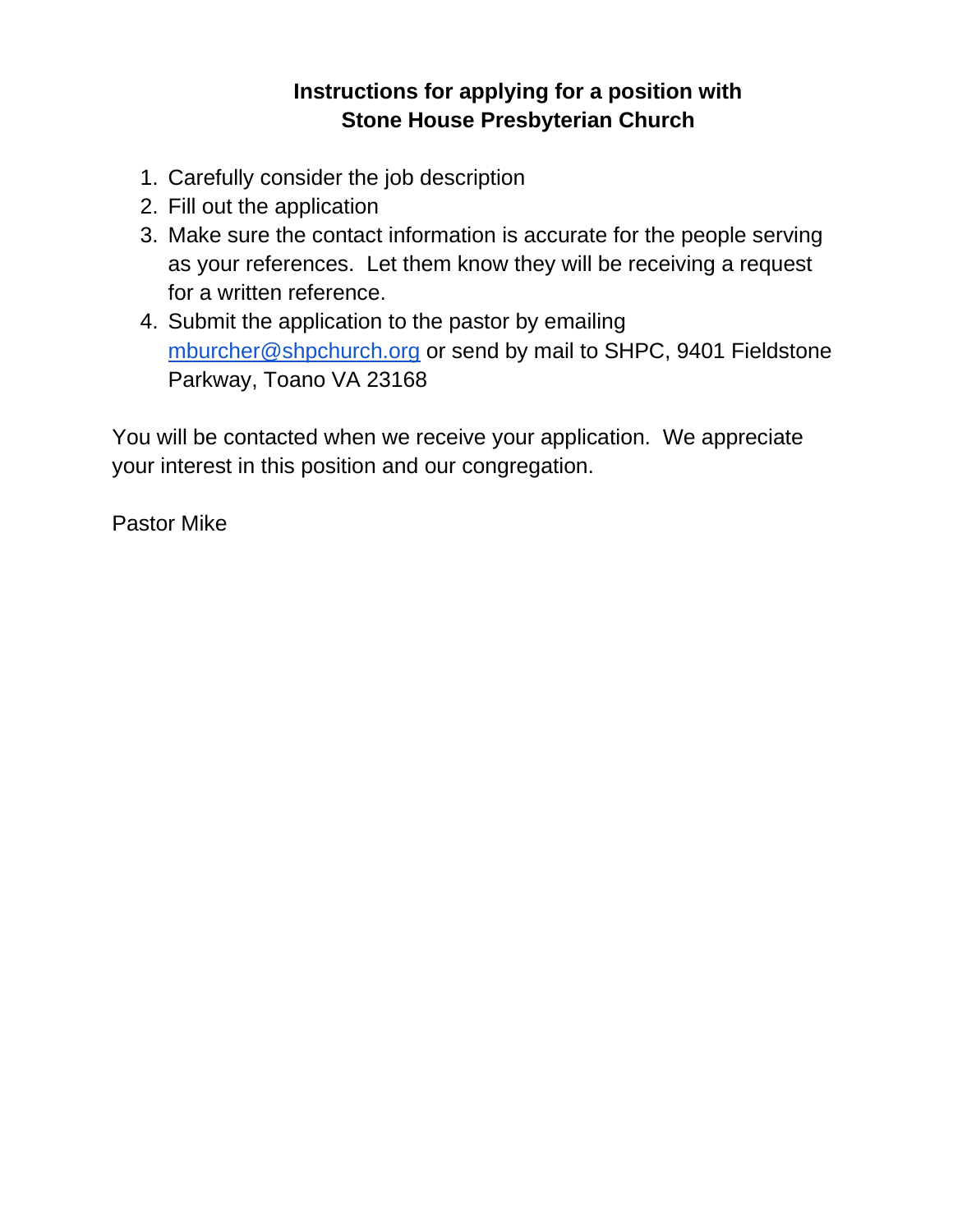## **STONE HOUSE PRESBYTERIAN CHURCH Church Nursery Worker Job Description**

**Job Title:** Church Nursery Worker

**Reports To:** Pastor

**Position Status:** Part-Time, Non-Exempt

**Purpose:** To provide dependable, safe, secure, clean, and nurturing care to children, ages 0 through 4 years old, during Sunday morning church service.

## **Responsibilities:**

- **Provide age-appropriate care** which includes:
	- Feeding a light snack and drink.
	- Changing diapers
	- Escorting children to the bathroom
	- Maintaining a safe environment
	- Holding children appropriately, if needed
	- $\circ$  Sitting with and cheerfully interacting with children through games, stories, play, and prayer.
- **Be polite, courteous and friendly** to all children, parents, and volunteers.
- **Arrive 45 minutes prior to the Service.**
	- Child care hours include every Sunday 9:45 a.m. to 12:00 noon.
	- You will be expected to work all Sundays, even if it falls on a holiday weekend, unless otherwise discussed.
	- You will work with another adult volunteer; two adults should be present with children at all times.
	- You will have the option to work other church events, i.e. Easter or Christmas events outside of the Sunday church service, Vacation Bible School, etc. The opportunity for extra work will be announced at least 4 weeks prior to the event.
- **Stay until children are secured** with a responsible adult named on the child's check-in form.
- **In the event of an emergency, notify** the parent via cell phone or personal contact.
- **Straighten the nursery room** and clean any toys used before leaving the nursery. All toys that have had contact with saliva will require special attention with the sanitizing solution available in the nursery.
- **Attend an evaluation after a 90-day introductory period and thereafter annually.**
- **Report any issues** to the Pastor that hinder you or prevent you from carrying out your duties or responsibilities.
- **Communicate in advance** by phone to the Pastor:
	- Any planned absences with an advanced two-week notice.
	- Any unplanned absences at least two hours prior to the shift.